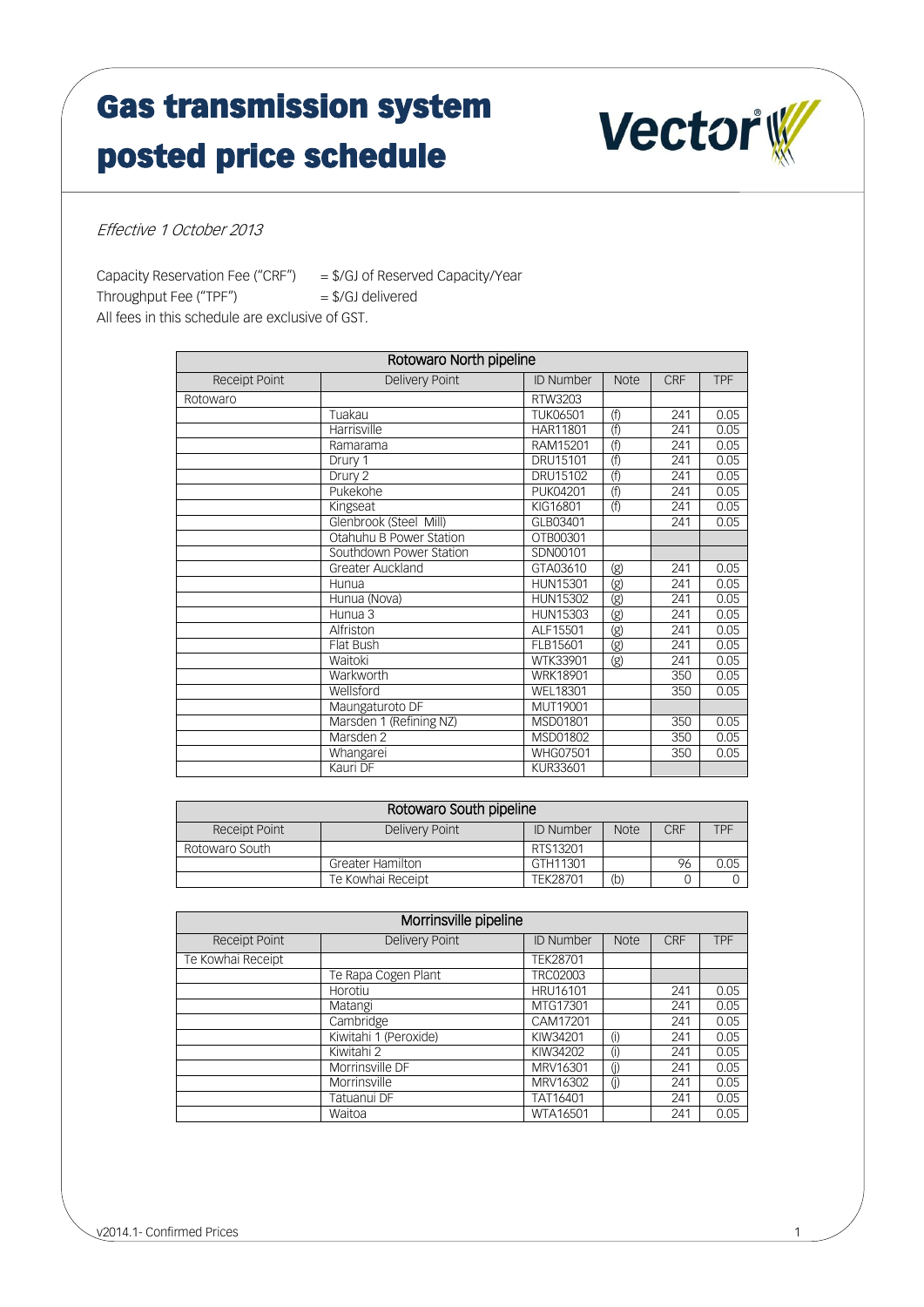| Bay of Plenty pipeline |                       |                  |             |                  |            |
|------------------------|-----------------------|------------------|-------------|------------------|------------|
| <b>Receipt Point</b>   | <b>Delivery Point</b> | <b>ID Number</b> | <b>Note</b> | <b>CRF</b>       | <b>TPF</b> |
| Pokuru No 1            |                       | <b>PKU02308</b>  |             |                  |            |
| Pokuru No 2            |                       | PKR02402         |             |                  |            |
|                        | Kihikihi (Te Awamutu) | KIH19101         |             | 261              | 0.05       |
|                        | Waikeria              | <b>WKE19201</b>  |             | 261              | 0.05       |
|                        | Lichfield DF          | LCF20010         |             | 261              | 0.05       |
|                        | Tokoroa               | <b>TKR19701</b>  |             | 261              | 0.05       |
|                        | Kinleith              | KIN02601         | (k)         | 261              | 0.05       |
|                        | Kinleith (paper mill) | KIN04310         | (k)         | 261              | 0.05       |
|                        | Putaruru              | PTR32601         |             | 261              | 0.05       |
|                        | <b>Tirau DF</b>       | TIR33501         | $($ l $)$   | 261              | 0.05       |
|                        | Tirau                 | TIR33502         | (           | 261              | 0.05       |
|                        | Okoroire Springs      | OKS32801         |             | 261              | 0.05       |
|                        | Greater Tauranga      | GTT07701         | (m)         | 315              | 0.05       |
|                        | Greater Mt Maunganui  | GMM08001         | (m)         | 315              | 0.05       |
|                        | Te Puke               | TPK33301         | (m)         | 315              | 0.05       |
|                        | Rangiuru              | RAG33401         |             | $\overline{315}$ | 0.05       |
|                        | Reporoa               | RPR30801         |             | $\overline{333}$ | 0.05       |
|                        | <b>Broadlands</b>     | BRO36301         |             |                  |            |
|                        | Taupo                 | <b>TAU07001</b>  |             | 333              | 0.05       |
|                        | Rotorua               | ROT08101         |             | 333              | 0.05       |
|                        | Kawerau (ex-Caxton)   | KAW04410         | (n)         | 333              | 0.05       |
|                        | Kawerau (ex-Tasman)   | KAW04411         | (n)         | 333              | 0.05       |
|                        | Kawerau               | KAW04405         | (n)         | 333              | 0.05       |
|                        | Te Teko               | TTK30601         |             | 333              | 0.05       |
|                        | Edgecumbe DF          | EGC30701         | (0)         | 333              | 0.05       |
|                        | Edgecumbe             | EGC30702         | (0)         | 333              | 0.05       |
|                        | Whakatane             | WHK32101         |             | 333              | 0.05       |
|                        | Opotiki               | OPO32001         |             | 333              | 0.05       |
|                        | Gisborne              | GIS07810         |             | 333              | 0.05       |

|                  | Frankley Road pipeline   |                  |             |                 |            |
|------------------|--------------------------|------------------|-------------|-----------------|------------|
| Receipt Point    | Delivery Point           | <b>ID Number</b> | <b>Note</b> | <b>CRF</b>      | <b>TPF</b> |
| Frankley Road-Bi |                          | F4000439         |             |                 |            |
|                  | Kaimiro Delivery         | KAI07602         | (a)         | $\overline{74}$ | 0.25       |
|                  | Stratford 2              | STR00521         |             |                 |            |
|                  | Stratford 3-Bi           | STR00511         |             |                 |            |
|                  | <b>TCC Power Station</b> | <b>TCC00201</b>  |             |                 |            |
|                  | Ballance 8201            | <b>BAL08201</b>  |             |                 |            |
|                  | Ballance 9626            | <b>BAL09626</b>  |             |                 |            |
|                  | Kapuni (Lactose et al)   | KAP12901         |             | 74              | 0.05       |
|                  | Kapuni GTP               | KAP09612         | (a)         | $\overline{74}$ | 0.25       |
|                  | Kupe Delivery            | KUP37503         | (a)         | 74              | 0.25       |
| Kaimiro          |                          | KAI07601         |             |                 |            |
|                  | Frankley Road-Bi         | F4000439         | (a)         | 74              | 0.25       |
|                  | Ballance 8201            | <b>BAL08201</b>  |             |                 |            |
|                  | Ballance 9626            | <b>BAL09626</b>  |             |                 |            |
|                  | Kapuni (Lactose et al)   | KAP12901         |             | 74              | 0.05       |
|                  | Kapuni GTP               | KAP09612         | (a)         | $\overline{74}$ | 0.25       |
|                  | <b>Kupe Delivery</b>     | <b>KUP37503</b>  | (a)         | 74              | 0.25       |
| Norfolk          |                          | SWD37701         |             |                 |            |
|                  | Frankley Road-Bi         | F4000439         | (a)         | 74              | 0.25       |
|                  | Kapuni GTP               | KAP09612         | (a)         | 74              | 0.25       |
|                  | Kapuni (Lactose et al)   | KAP12901         |             | 74              | 0.05       |
| Cardiff          |                          | CAR37901         |             |                 |            |
|                  | Frankley Road-Bi         | F4000439         | (a)         | 74              | 0.25       |
|                  | Kapuni GTP               | KAP09612         | (a)         | $\overline{74}$ | 0.25       |
| Stratford 3-Bi   |                          | STR00513         |             |                 |            |
|                  | Frankley Road-Bi         | F4000439         |             |                 |            |
|                  |                          |                  |             |                 |            |
| <b>TAW</b>       |                          | TAW00299         |             |                 |            |
|                  | Frankley Road-Bi         | F4000439         | (a)         | 74              | 0.25       |
|                  | Kapuni GTP               | KAP09612         | (a)         | 74              | 0.25       |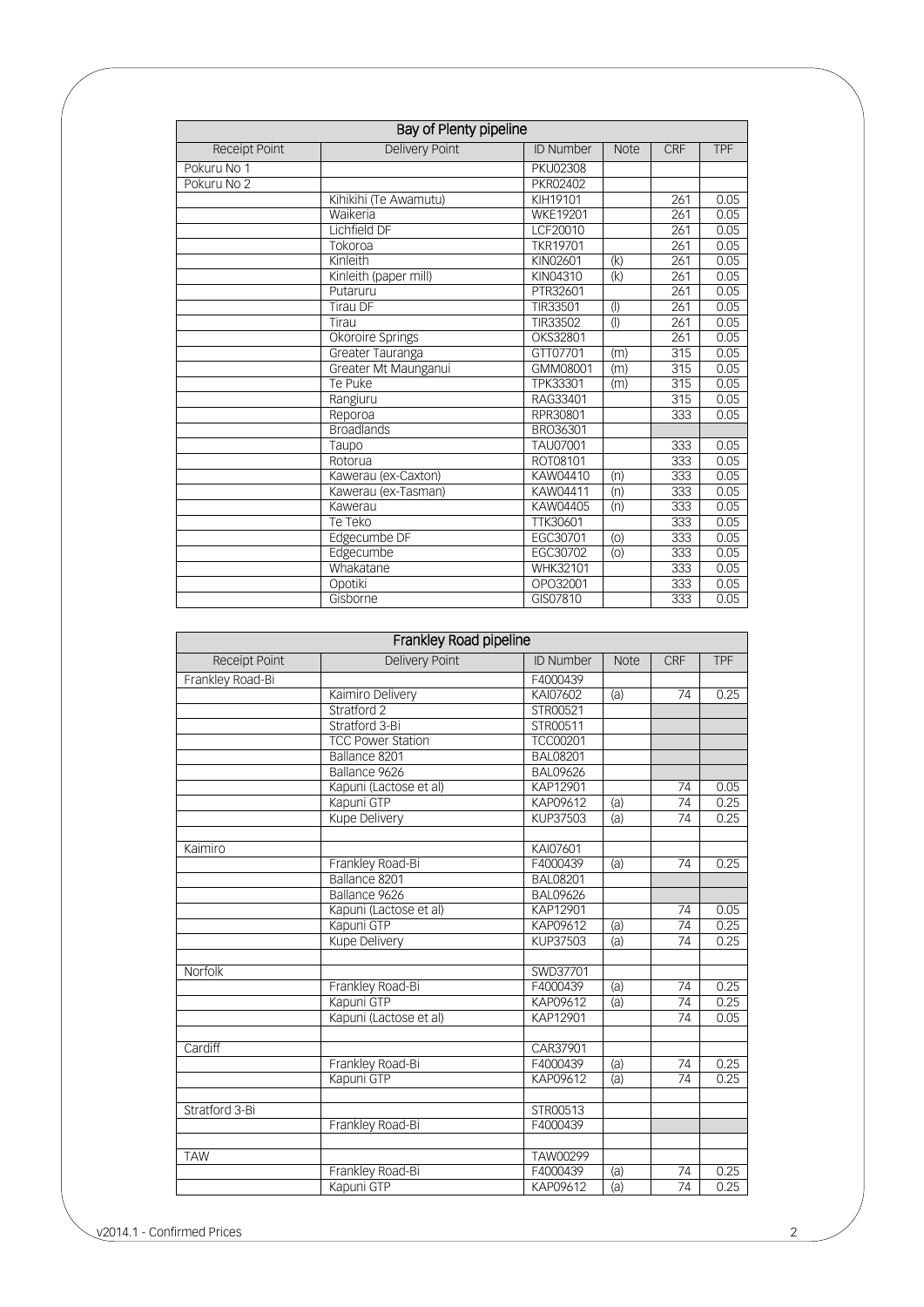| Kupe        | Kapuni GTP<br>Frankley Road-Bi<br>Kapuni North Receipt<br>Kapuni South Receipt<br><b>KGTP Delivery</b><br>Frankley Road-Bi<br>Kapuni North Receipt<br>Kapuni South Receipt | KUP37501 |     |   |          |
|-------------|----------------------------------------------------------------------------------------------------------------------------------------------------------------------------|----------|-----|---|----------|
|             |                                                                                                                                                                            | KAP09612 |     |   |          |
|             |                                                                                                                                                                            | F4000439 |     |   |          |
|             |                                                                                                                                                                            |          |     |   |          |
| Kapuni GTP  |                                                                                                                                                                            | KAP09612 |     |   |          |
|             |                                                                                                                                                                            | KAP09008 |     | Ω | $\Omega$ |
|             |                                                                                                                                                                            | KAP09004 |     | C | O        |
|             |                                                                                                                                                                            | KAP00115 |     | Ω | $\Omega$ |
|             |                                                                                                                                                                            |          |     |   |          |
| <b>KGTP</b> |                                                                                                                                                                            | KAP00114 |     |   |          |
|             |                                                                                                                                                                            | KAP09009 | (d) |   |          |
|             |                                                                                                                                                                            | KAP09008 |     | Ω | $\Omega$ |
|             |                                                                                                                                                                            | KAP09004 |     | Ω | 0        |

| Kapuni South pipeline |                       |                  |                |     |            |  |
|-----------------------|-----------------------|------------------|----------------|-----|------------|--|
| Receipt Point         | <b>Delivery Point</b> | <b>ID Number</b> | <b>Note</b>    | CRF | <b>TPF</b> |  |
| Kapuni South Receipt  |                       | KAP09004         |                |     |            |  |
| Mokoia                |                       | MOK35802         |                |     |            |  |
|                       | Matapu                | MTP20601         |                | 243 | 0.05       |  |
|                       | Manaia                | MNA23402         | $\overline{q}$ | 243 | 0.05       |  |
|                       | Okaiawa               | OKW23401         | $\overline{q}$ | 243 | 0.05       |  |
|                       | Mokoia Delivery       | MOK35801         |                |     |            |  |
|                       | Hawera                | <b>HWA20801</b>  | (u)            | 243 | 0.05       |  |
|                       | Hawera (Nova)         | <b>HWA20802</b>  | (u)            | 243 | 0.05       |  |
|                       | Patea                 | PTA20901         |                | 243 | 0.05       |  |
|                       | Waverley              | WVY23601         |                | 243 | 0.05       |  |
|                       | Waitotara             | WTT20301         |                | 243 | 0.05       |  |
|                       | Wanganui              | <b>WAG21501</b>  |                | 243 | 0.05       |  |
|                       | Kaitoke               | <b>KTK23901</b>  |                | 243 | 0.05       |  |
|                       | Lake Alice            | LAB20201         |                | 243 | 0.05       |  |
|                       | Kakariki              | KKI23701         |                | 243 | 0.05       |  |
|                       | Marton                | MTN23801         |                | 243 | 0.05       |  |
|                       | Flockhouse            | FLH21901         | (r)            | 249 | 0.05       |  |
|                       | Oroua Downs           | ORD24701         | (r)            | 249 | 0.05       |  |
|                       | Longburn              | LNB24301         | (r)            | 249 | 0.05       |  |
|                       | Kairanga              | KRG24101         | (r)            | 249 | 0.05       |  |
|                       | Palmerston North      | PLN24201         |                | 249 | 0.05       |  |
|                       | Feilding              | FLD03001         | (r)            | 249 | 0.05       |  |
|                       | Ashhurst              | ASH34301         | (r)            | 249 | 0.05       |  |
|                       | Mangatainoka          | MGK05401         |                | 249 | 0.05       |  |
|                       | Pahiatua              | PHT04901         |                | 249 | 0.05       |  |
|                       | Dannevirke            | DAN05001         |                | 249 | 0.05       |  |
|                       | Takapau               | <b>TKP05101</b>  |                | 249 | 0.05       |  |
|                       | Mangaroa              | MNG34001         |                | 249 | 0.05       |  |
|                       | <b>Hastings</b>       | <b>HST05210</b>  | (t)            | 249 | 0.05       |  |
|                       | Hastings (Nova)       | <b>HST05203</b>  | (t)            | 249 | 0.05       |  |
|                       | Foxton                | FOX22101         |                | 316 | 0.05       |  |
|                       | Levin                 | LVN24401         |                | 316 | 0.05       |  |
|                       | Kuku                  | <b>KUK22401</b>  |                | 316 | 0.05       |  |
|                       | Otaki                 | OTA22601         | (S)            | 316 | 0.05       |  |
|                       | Te Horo               | THO22701         | (S)            | 316 | 0.05       |  |
|                       | Waikanae              | <b>WAK22801</b>  | (S)            | 316 | 0.05       |  |
|                       | Paraparaumu           | PAU20101         | (S)            | 316 | 0.05       |  |
|                       | Pauatahanui 2         | PAH23101         | (S)            | 316 | 0.05       |  |
|                       | Greater Waitangirua   | GTW06910         | (S)            | 316 | 0.05       |  |
|                       | Belmont               | BEL24510         | (S)            | 316 | 0.05       |  |
|                       | Tawa A                | <b>TWA35610</b>  | (s)            | 316 | 0.05       |  |
|                       | Tawa B (Nova)         | <b>TWB24810</b>  | (s)            | 316 | 0.05       |  |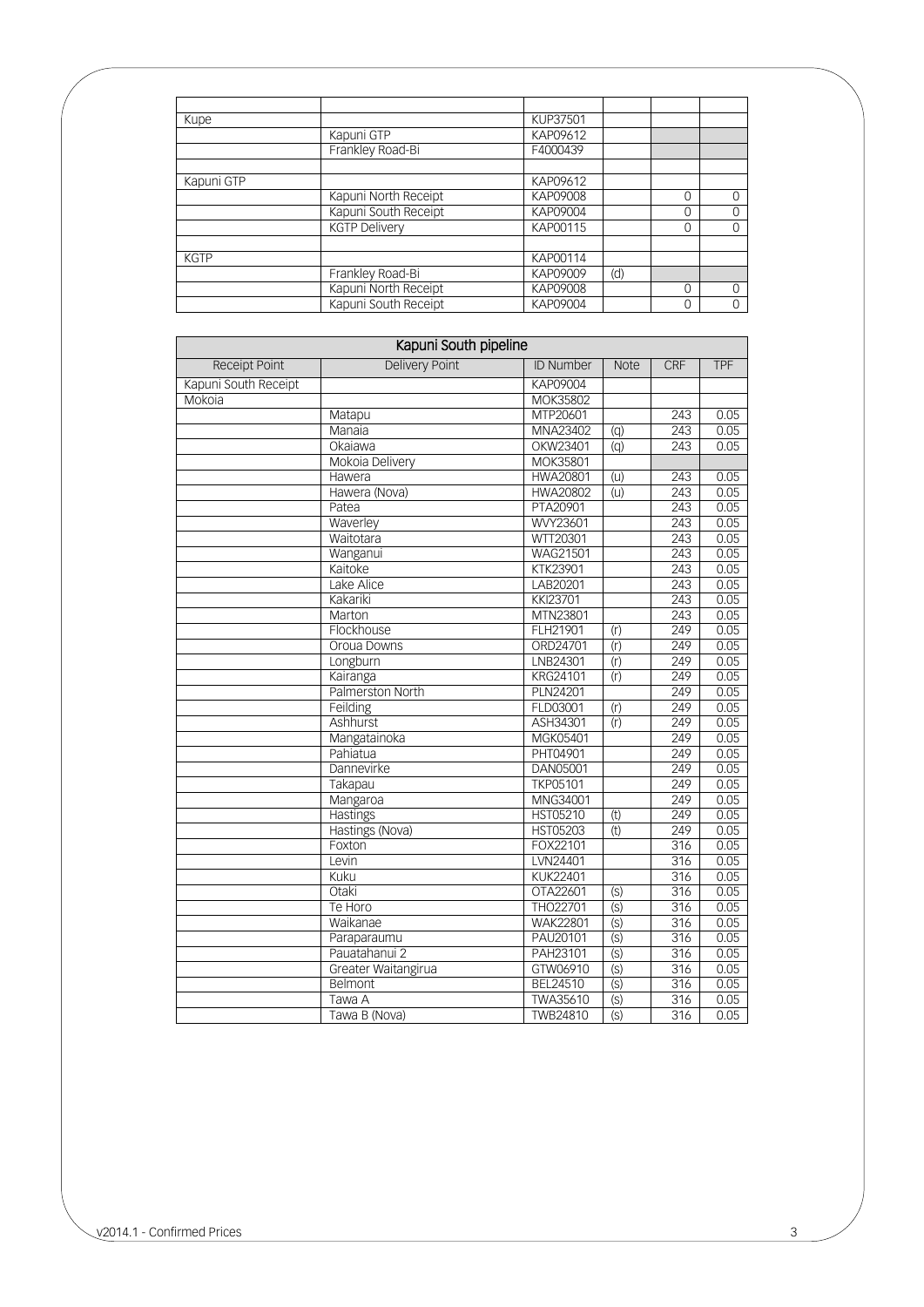| Kapuni to Pokuru pipeline |                   |                  |             |            |            |  |
|---------------------------|-------------------|------------------|-------------|------------|------------|--|
| <b>Receipt Point</b>      | Delivery Point    | <b>ID Number</b> | <b>Note</b> | <b>CRF</b> | <b>TPF</b> |  |
| Kapuni North              |                   | KAP09008         |             |            |            |  |
| Mokoja                    |                   | MOK35802         |             |            |            |  |
|                           | Eltham            | ELM12301         |             | 74         | 0.05       |  |
|                           | Kaponga           | KPA12401         |             | 74         | 0.05       |  |
|                           | Stratford         | STR10201         |             | 74         | 0.05       |  |
|                           | Inglewood         | IGW11901         |             | 74         | 0.05       |  |
|                           | Waitara           | WTR12001         | (p)         | 74         | 0.05       |  |
|                           | New Plymouth      | NPL12101         | (p)         | 74         | 0.05       |  |
|                           | Pokuru 2 Delivery | PKD02402         | (e)         |            |            |  |

| Te Awamutu North pipeline |                |                  |             |     |            |
|---------------------------|----------------|------------------|-------------|-----|------------|
| <b>Receipt Point</b>      | Delivery Point | <b>ID Number</b> | <b>Note</b> | CRF | <b>TPF</b> |
| Pirongia Offtake          |                | OFF31101         |             |     |            |
|                           | Pirongia       | PIR31101         |             | 261 | 0.05       |
|                           | Te Awamutu DF  | TAC31001         |             | 261 | 0.05       |

| Minor pipelines (all off Maui Pipeline) |                |                 |             |     |            |  |
|-----------------------------------------|----------------|-----------------|-------------|-----|------------|--|
| <b>Receipt Point</b>                    | Delivery Point | ID Number       | <b>Note</b> | CRF | <b>TPF</b> |  |
| Opunake                                 | Opunake        | OPK13001        | (C)         | 74  | 0.05       |  |
| Pungarehu Offtake                       | Pungarehu No 1 | PGU13101        |             | 74  | 0.05       |  |
|                                         | Pungarehu No 2 | PGH15901        |             | 74  | 0.05       |  |
| Okato                                   | Okato          | OKA13201        | (C)         | 74  | 0.05       |  |
| Oakura Offtake                          | Oakura         | OKU16701        |             | 74  | 0.05       |  |
| Te Kuiti South Offtake                  | Te Kuiti South | <b>TKS17401</b> |             | 261 | 0.05       |  |
| Te Kuiti North Offtake                  | Te Kuiti North | <b>TKN17001</b> |             | 261 | 0.05       |  |
| Otorohanga                              | Otorohanga     | OTO14101        | (C)         | 261 | 0.05       |  |
| Ngaruawahia Offtake                     | Ngaruawahia    | NGW14501        |             | 241 | 0.05       |  |
| Huntly Town Offtake                     | Huntly Town    | HTL16601        |             | 241 | 0.05       |  |
|                                         |                |                 |             |     |            |  |

## Notes

- 1 The names of some Receipt Points or Delivery Points may differ slightly from those in OATIS. Vector reserves the right to amend any name and/or ID Number at any time.
- 2 Where cells are shaded grey, a CRF and TPF have not currently been defined.
- 3 Not all possible Receipt Point-Delivery Point pairs on the Frankley Road pipeline are listed. Where a Receipt-Delivery pair is omitted, standard terms and conditions for gas transmission are not currently available.
- 4 "DF" means dairy factory.
- 5 An interruptible transmission service may be available at any Delivery Point, subject to Vector's Interruptible Capacity Allocation Policy (on OATIS). The fee will generally be half the CRF (expressed on a daily basis) per GJ of Interruptible Capacity plus the throughput fee.
- 6 All Receipt Points for minor pipelines are Welded Points on the Maui Pipeline.
- <span id="page-3-5"></span>(a) The TPF applies only to GJ delivered in excess of a Shipper's aggregate Reserved Capacity to the Delivery Point (if any).
- <span id="page-3-2"></span>(b) A Shipper will be deemed to have Reserved Capacity from Rotowaro South Receipt to Te Kowhai equal to the aggregate of its Reserved Capacity downstream of Te Kowhai Receipt.
- <span id="page-3-8"></span>(c) The Delivery Point is directly connected to the Maui Pipeline and, as there is no defined pipeline in between, it is also the Receipt Point.
- <span id="page-3-6"></span>(d) An interruptible service is available, at the rate of \$0.20 per GJ of Interruptible Capacity
- <span id="page-3-7"></span>(e) An interruptible service is available, at the rate of \$0.30 per GJ of Interruptible Capacity
- <span id="page-3-0"></span>(f) South Auckland transmission pricing zone.
- <span id="page-3-1"></span>(g) Auckland transmission pricing zone.
- (h) Northland transmission pricing zone.
- <span id="page-3-3"></span>(i) Kiwitahi transmission pricing zone.
- <span id="page-3-4"></span>(j) Morrinsville transmission pricing zone.

v2014.1 - Confirmed Prices 4